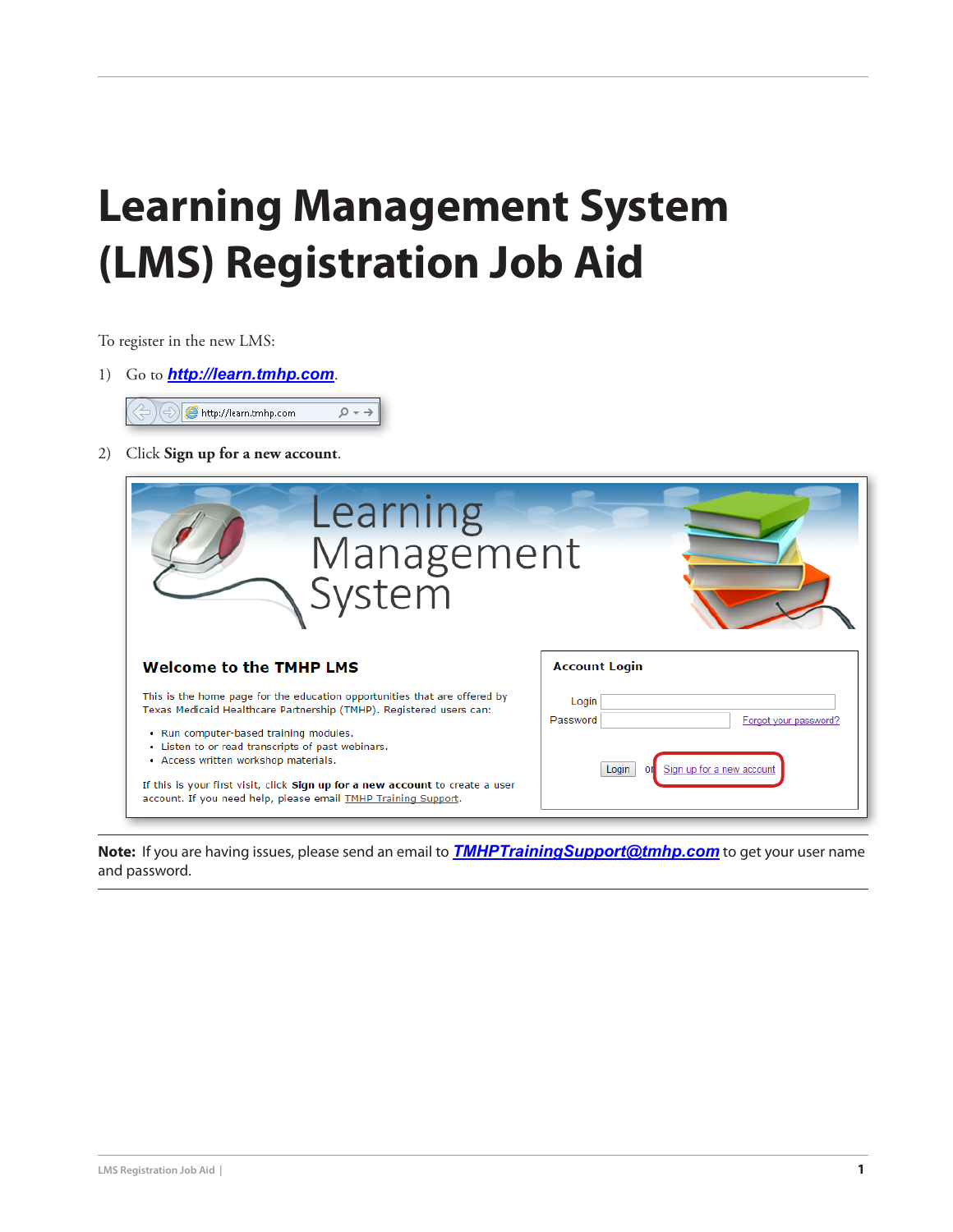- 3) Enter your account information.
	- a) Login: We suggest using your email address.
	- b) Password. We suggest using a password that is at least 7 characters, contains at least one special character (put the characters here), one letter, and one number.
	- c) Confirm password : Re-enter your password.
	- d) If you would liketo add an image to your profile, click the Choose File button and select a picture stored on your local computer.

| ExceedLMS             | Welcome Catalog My List |             | History          |        |          |                 |
|-----------------------|-------------------------|-------------|------------------|--------|----------|-----------------|
| User Registration     |                         |             |                  | LOG IN | PASSWORD | <b>REGISTER</b> |
| NEW USER REGISTRATION |                         |             |                  |        |          |                 |
| Account               |                         |             |                  |        |          |                 |
| Username              |                         |             |                  |        |          |                 |
| Password              |                         |             |                  |        |          |                 |
| Confirm Password      |                         |             |                  |        |          |                 |
| Profile Image         |                         | Choose File | no file selected |        |          |                 |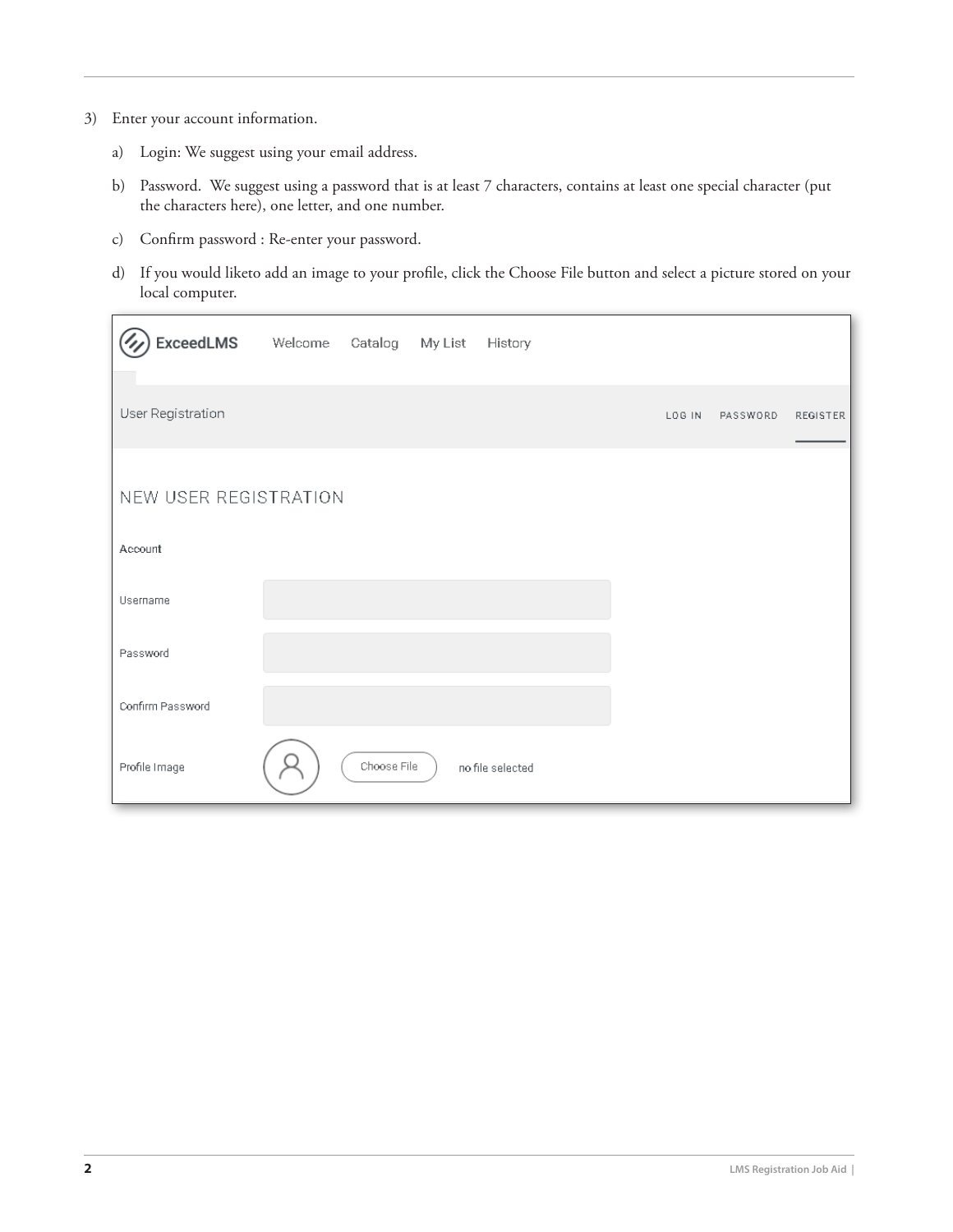4) Complete all of the fields in the General section. All of the fields are required.

| General            |         |              |
|--------------------|---------|--------------|
| First Name         |         |              |
| Last Name          |         |              |
| Timezone           |         | $\checkmark$ |
| Preferred language | English | $\checkmark$ |
| Email              |         |              |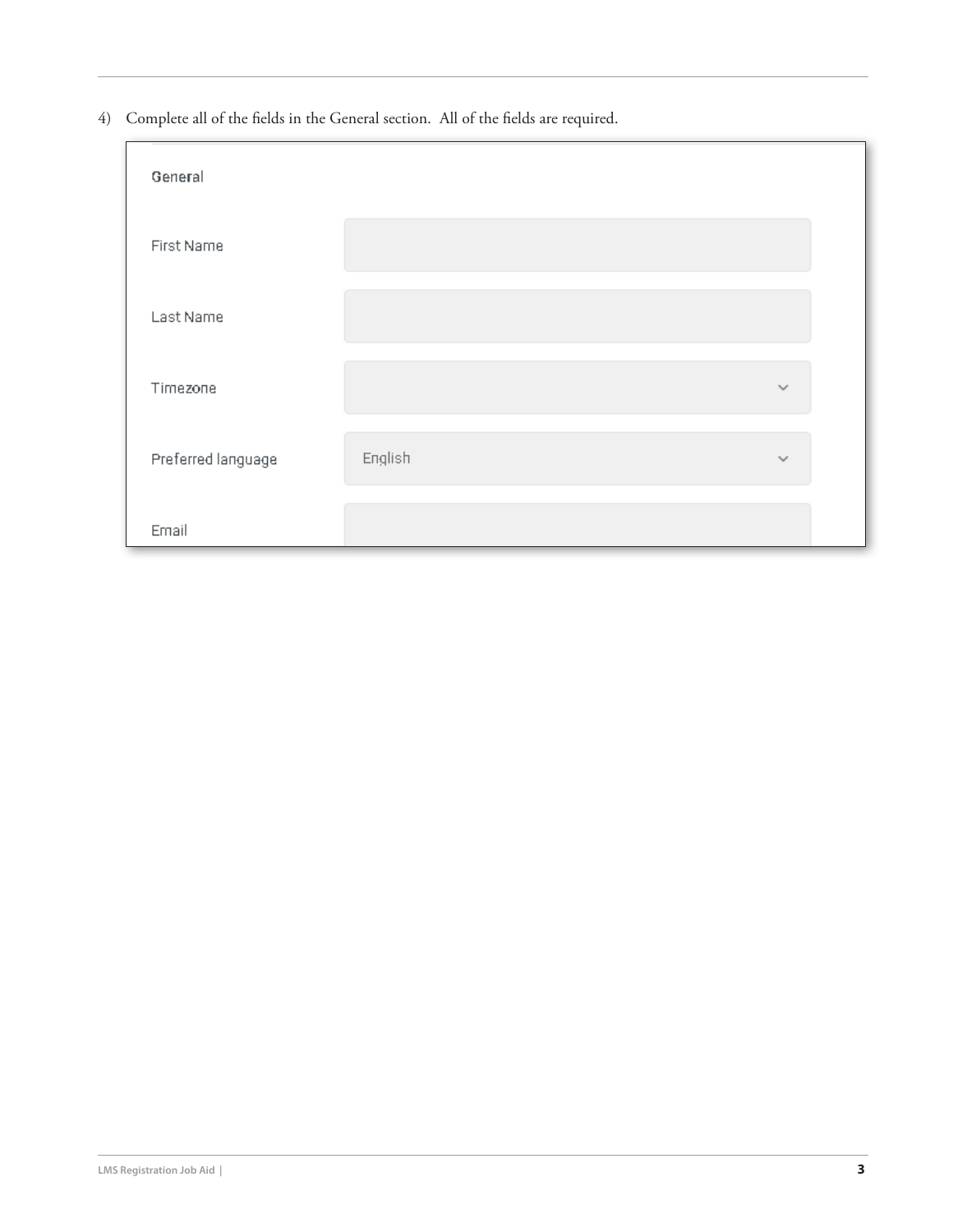5) Complete all fields in the Contact Section. These fields are optional

| Contact                   |  |
|---------------------------|--|
| Work Phone                |  |
| Mobile Phone              |  |
| Fax                       |  |
| Home Phone                |  |
| Address One               |  |
| Address Two               |  |
| City                      |  |
| State / Province / Region |  |
| Zip / Postal Code         |  |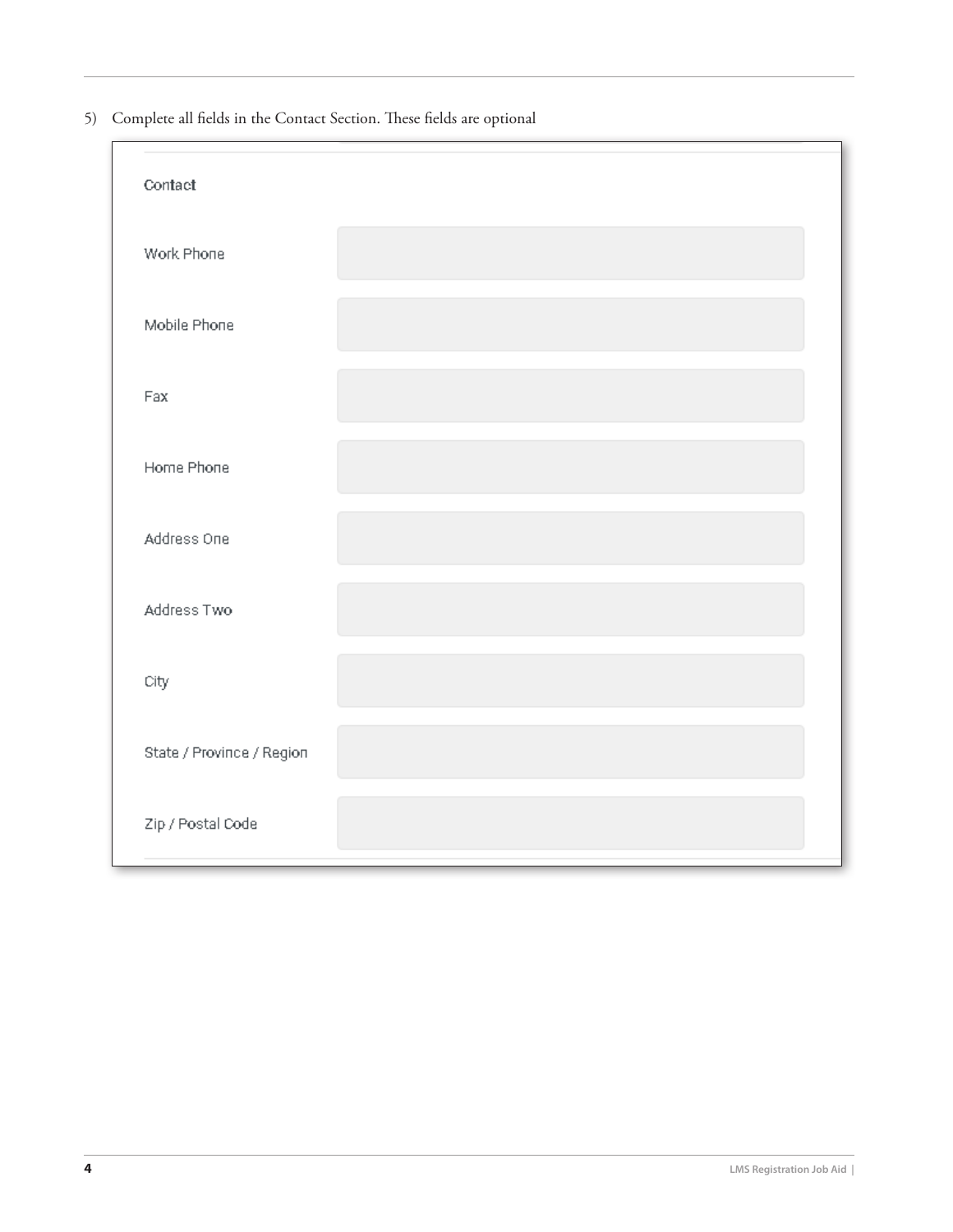6) Complete all of the fields in the Custom Section. All of the fields are required.

Important: Select one of the following for User Type:

- **Provider Medicaid provider**
- **Other Includes office staff, billing agents, and others who are not a provider**
- **Managed Care Organization (MCO) Includes organizations that bill as Managed Care**
- **State Employee Includes anyone who work for Texas Medicaid**

**Note:** If you do not have an NPI please enter "**0000**" instead.

| Custom                    |                    |              |
|---------------------------|--------------------|--------------|
| User Type                 | <b><i>None</i></b> | $\checkmark$ |
| Role in Provider Office   | <b>None</b>        | $\checkmark$ |
| <b>Business Name</b>      |                    |              |
| Provider Type             | <b><i>None</i></b> |              |
| NPI Number                |                    |              |
| If "Other" please specify |                    |              |